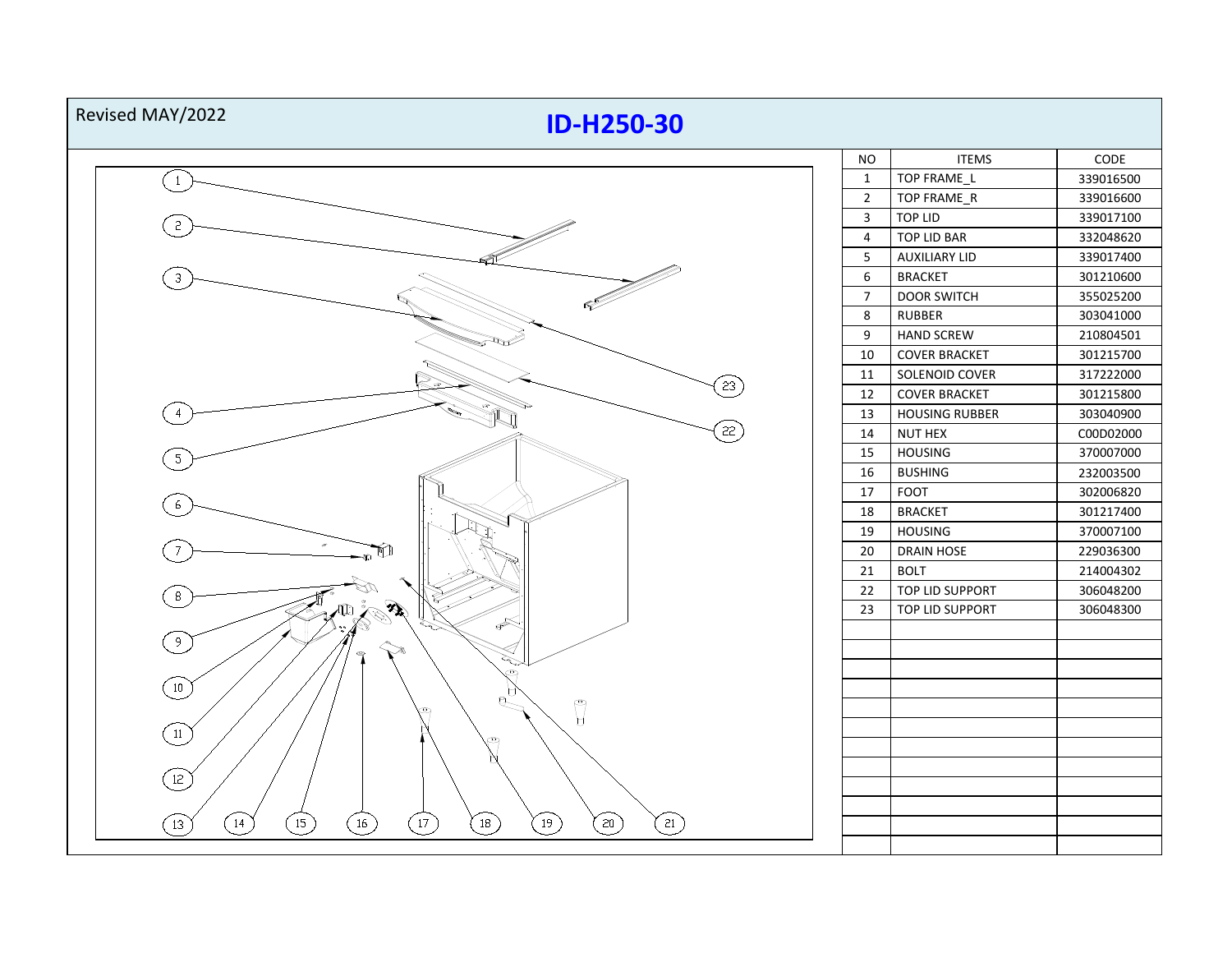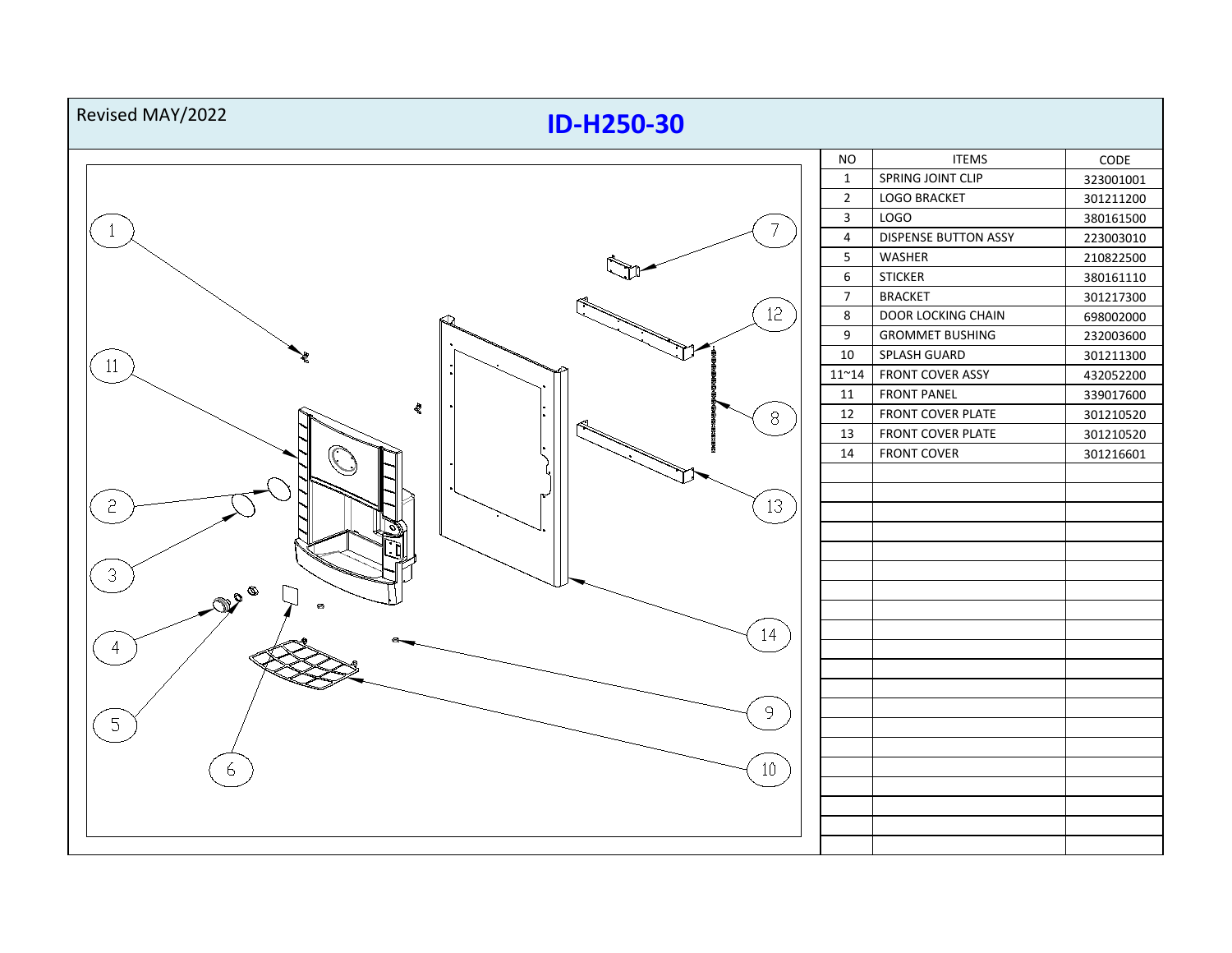| Revised MAY/2022<br><b>ID-H250-30</b>      |                |                     |           |
|--------------------------------------------|----------------|---------------------|-----------|
|                                            | <b>NO</b>      | <b>ITEMS</b>        | CODE      |
|                                            | $\mathbf{1}$   | <b>DRAIN BOLT</b>   | 214028300 |
| $\mathbf{1}$                               | $\overline{2}$ | WASHER              | 303005501 |
|                                            | $\mathbf{3}$   | <b>DRAIN NUT</b>    | 215010700 |
|                                            | $\overline{4}$ | SOCKET NPT 3/4"     | 215019050 |
|                                            | 5 <sub>5</sub> | <b>BRACKET</b>      | 301216800 |
| $\sqrt{2}$<br>ę                            | 6              | SPRING 23           | 203002200 |
|                                            | $\overline{7}$ | DRAIN HOSE          | 229036400 |
|                                            | $8\phantom{1}$ | FOAM PE             | 306047800 |
|                                            | $9^{\sim}11$   | DRAIN PLATE ASSY    | 417022300 |
| $\left(10\right)$                          | 9              | <b>DRAIN PLATE</b>  | 332048301 |
|                                            | 10             | <b>DRAIN BUCKET</b> | 339017700 |
|                                            | 11             | FOAM PE             | 306048100 |
|                                            |                |                     |           |
|                                            |                |                     |           |
|                                            |                |                     |           |
|                                            |                |                     |           |
| 11                                         |                |                     |           |
|                                            |                |                     |           |
|                                            |                |                     |           |
|                                            |                |                     |           |
| $\overline{3}$                             |                |                     |           |
|                                            |                |                     |           |
| $\overline{9}$                             |                |                     |           |
| $\quad \  \  \, \otimes$<br>$\mathbb{Q}^2$ |                |                     |           |
| Ć.<br>Q                                    |                |                     |           |
|                                            |                |                     |           |
| $5^{\circ}$                                |                |                     |           |
|                                            |                |                     |           |
| 6 <sup>7</sup>                             |                |                     |           |
|                                            |                |                     |           |
| $\mathcal{I}$                              |                |                     |           |
|                                            |                |                     |           |
|                                            |                |                     |           |
| 8 <sup>2</sup>                             |                |                     |           |
|                                            |                |                     |           |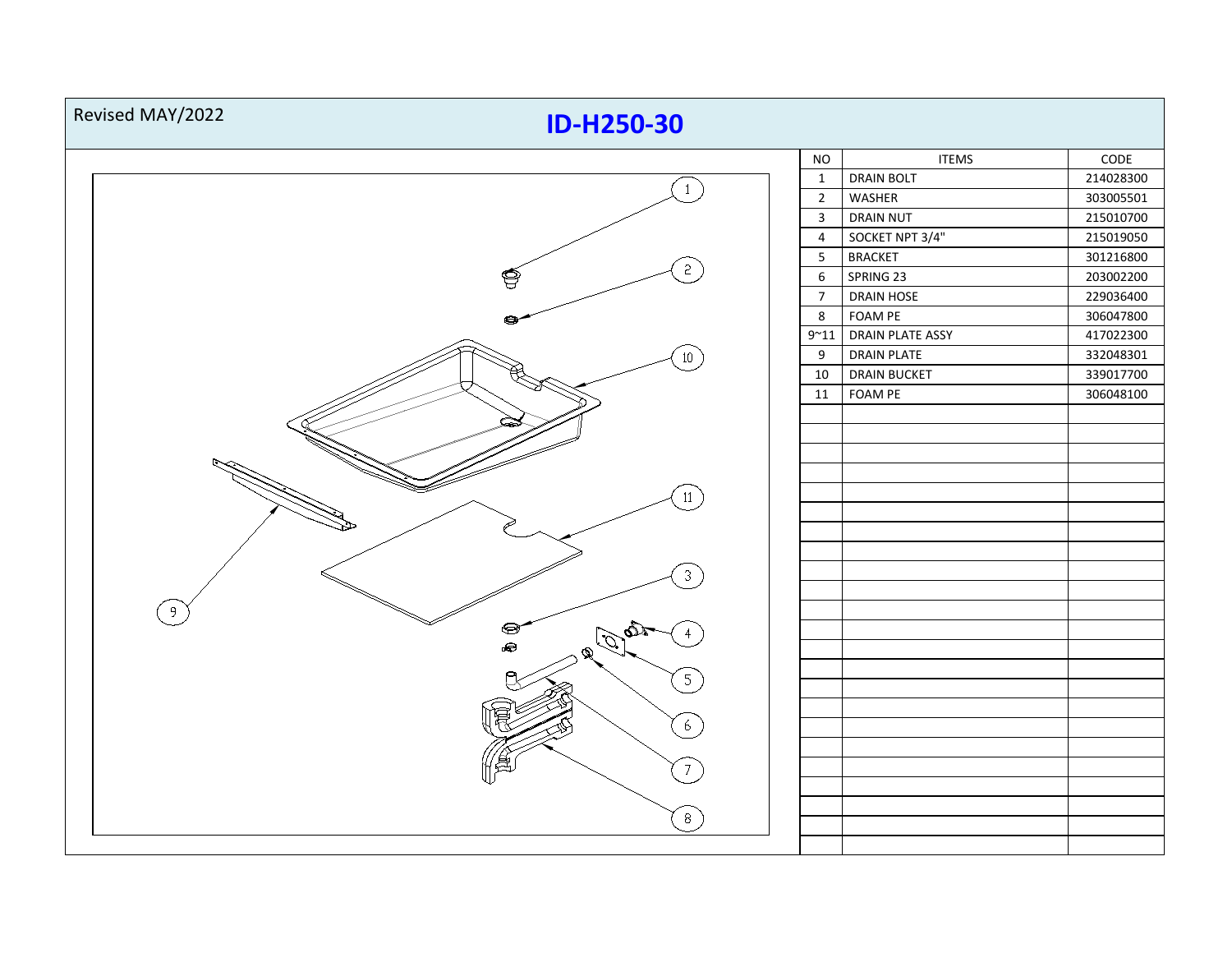| Revised MAY/2022<br><b>ID-H250-30</b>               |                             |                      |           |  |  |  |
|-----------------------------------------------------|-----------------------------|----------------------|-----------|--|--|--|
|                                                     | <b>NO</b>                   | <b>ITEMS</b>         | CODE      |  |  |  |
|                                                     | $\mathbf 1$                 | <b>DRIVE MOTOR</b>   | 406028400 |  |  |  |
|                                                     | $\overline{2}$              | MOTOR COVER          | 317222700 |  |  |  |
|                                                     | $\overline{3}$              | <b>BRACKET</b>       | 406028400 |  |  |  |
|                                                     | $\overline{4}$              | <b>WASHER PLAIN</b>  | 211003100 |  |  |  |
|                                                     | 5                           | <b>WASHER SPRING</b> | 211006800 |  |  |  |
|                                                     | $\boldsymbol{6}$            | <b>BOLT HEX</b>      | 214026500 |  |  |  |
|                                                     | $\boldsymbol{7}$<br>$\bf 8$ | <b>HAIRIPN</b>       | 315008500 |  |  |  |
|                                                     |                             | <b>MIXING BAR</b>    | 436004500 |  |  |  |
| $\overline{7}$                                      | $\boldsymbol{9}$            | ROTATING WHEEL       | 436004600 |  |  |  |
|                                                     | 10                          | MOTOR COVER          | 317222600 |  |  |  |
|                                                     | 11                          | CAPACITOR            | 387004900 |  |  |  |
| $\begin{matrix} \mathbb{R} \end{matrix}$<br>$\,8\,$ |                             |                      |           |  |  |  |
|                                                     |                             |                      |           |  |  |  |
| $\mathbf{1}$                                        |                             |                      |           |  |  |  |
|                                                     |                             |                      |           |  |  |  |
| O)<br>$\overline{c}$                                |                             |                      |           |  |  |  |
|                                                     |                             |                      |           |  |  |  |
| $\bullet$<br>်မျ                                    |                             |                      |           |  |  |  |
| $\left\lceil 3 \right\rceil$                        |                             |                      |           |  |  |  |
|                                                     |                             |                      |           |  |  |  |
| $\overline{4}$                                      |                             |                      |           |  |  |  |
| O                                                   |                             |                      |           |  |  |  |
| $5\phantom{.0}$<br>$\left(10\right)$                |                             |                      |           |  |  |  |
| $x^{\infty}$                                        |                             |                      |           |  |  |  |
| OF OF OO OO                                         |                             |                      |           |  |  |  |
| 6                                                   |                             |                      |           |  |  |  |
| $\left(11\right)$                                   |                             |                      |           |  |  |  |
|                                                     |                             |                      |           |  |  |  |
|                                                     |                             |                      |           |  |  |  |
|                                                     |                             |                      |           |  |  |  |
|                                                     |                             |                      |           |  |  |  |
|                                                     |                             |                      |           |  |  |  |
|                                                     |                             |                      |           |  |  |  |
|                                                     |                             |                      |           |  |  |  |
|                                                     |                             |                      |           |  |  |  |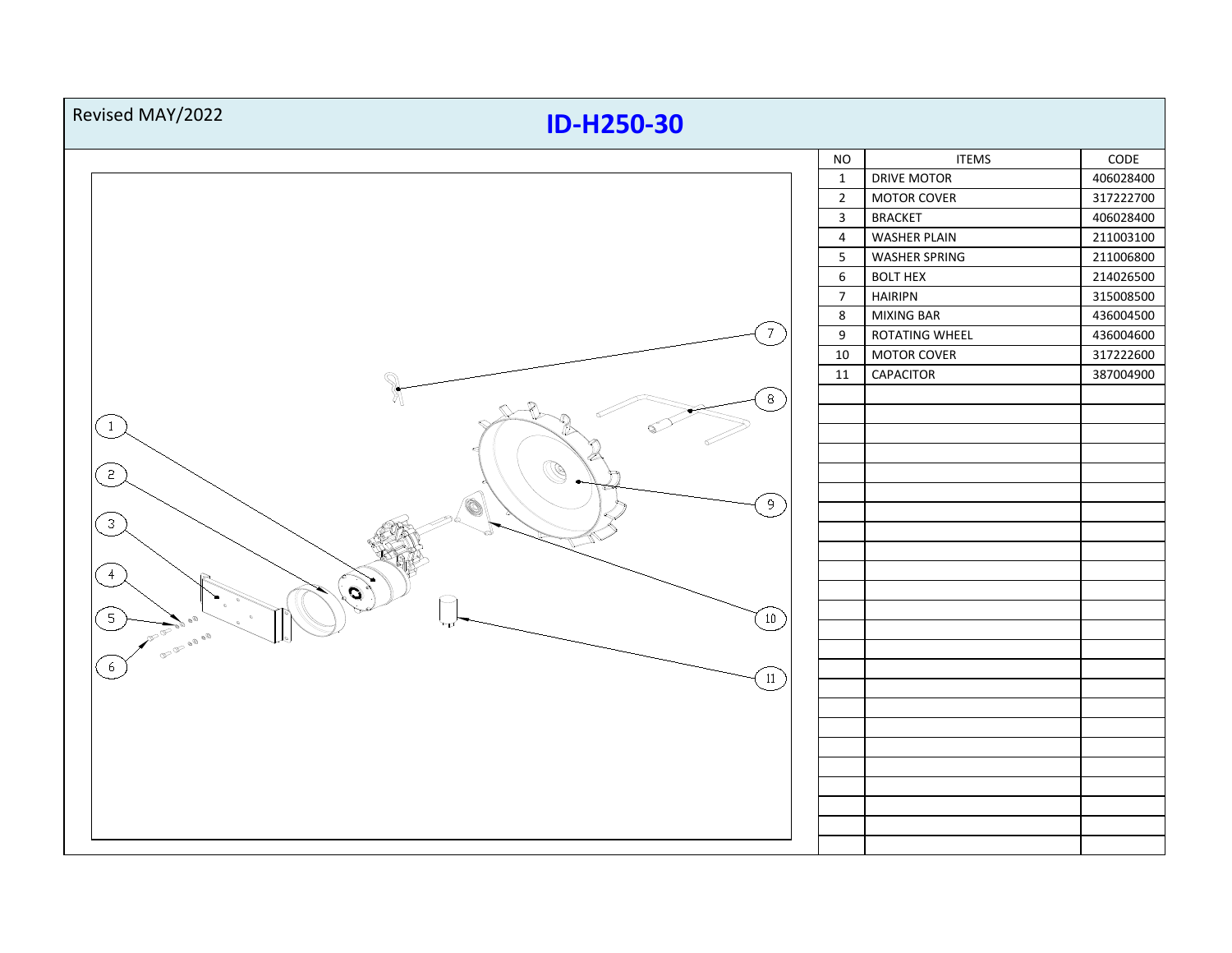| Revised MAY/2022<br><b>ID-H250-30</b> |                 |                |                      |           |  |  |
|---------------------------------------|-----------------|----------------|----------------------|-----------|--|--|
|                                       |                 | <b>NO</b>      | <b>ITEMS</b>         | CODE      |  |  |
|                                       |                 | $\mathbf{1}$   | LED                  | 223004500 |  |  |
|                                       |                 | $\overline{2}$ | <b>BRACKT</b>        | 301210401 |  |  |
|                                       |                 | $\mathbf{3}$   | <b>BRACKT</b>        | 301217100 |  |  |
|                                       |                 | $\overline{4}$ | <b>NUT HEX</b>       | 215020400 |  |  |
|                                       | 9               | $\overline{5}$ | <b>SENSOR PIPE</b>   | 214031400 |  |  |
|                                       |                 | 6              | <b>SENSOR MAGNET</b> | 348008700 |  |  |
|                                       |                 | $\overline{7}$ | <b>NUT HEX</b>       | C00G02000 |  |  |
| $\overline{c}$                        |                 | 8              | UVC MODULE           | 500001900 |  |  |
|                                       |                 | 9              | DISPENSING SLOENOID  | 340029601 |  |  |
|                                       | $10\,$          | 10             | M4 BOLT              | 214031300 |  |  |
| 3                                     |                 | 11             | <b>MAGNET PLATE</b>  | 301217000 |  |  |
|                                       |                 | 12             | <b>MAGNET</b>        | 322005600 |  |  |
|                                       | 11              | 13             | SOLENOID GUIDE       | 301215300 |  |  |
|                                       |                 | 14             | SOLENOID COVER       | 317222100 |  |  |
| $\overline{4}$                        |                 | 15             | WASHER PLAIN 316L    | 211007303 |  |  |
|                                       |                 | 16             | WASHER SPRING 316L   | 211007203 |  |  |
| O                                     | 12 <sup>°</sup> | 17             | <b>NUT HEX</b>       | 215000600 |  |  |
| 5                                     |                 |                |                      |           |  |  |
| $\bigcirc$                            | 13              |                |                      |           |  |  |
| 6                                     |                 |                |                      |           |  |  |
|                                       | 14              |                |                      |           |  |  |
|                                       |                 |                |                      |           |  |  |
|                                       | 15              |                |                      |           |  |  |
|                                       |                 |                |                      |           |  |  |
|                                       |                 |                |                      |           |  |  |
| 8                                     | 16              |                |                      |           |  |  |
|                                       |                 |                |                      |           |  |  |
|                                       |                 |                |                      |           |  |  |
|                                       | 17              |                |                      |           |  |  |
|                                       |                 |                |                      |           |  |  |
|                                       |                 |                |                      |           |  |  |
|                                       |                 |                |                      |           |  |  |
|                                       |                 |                |                      |           |  |  |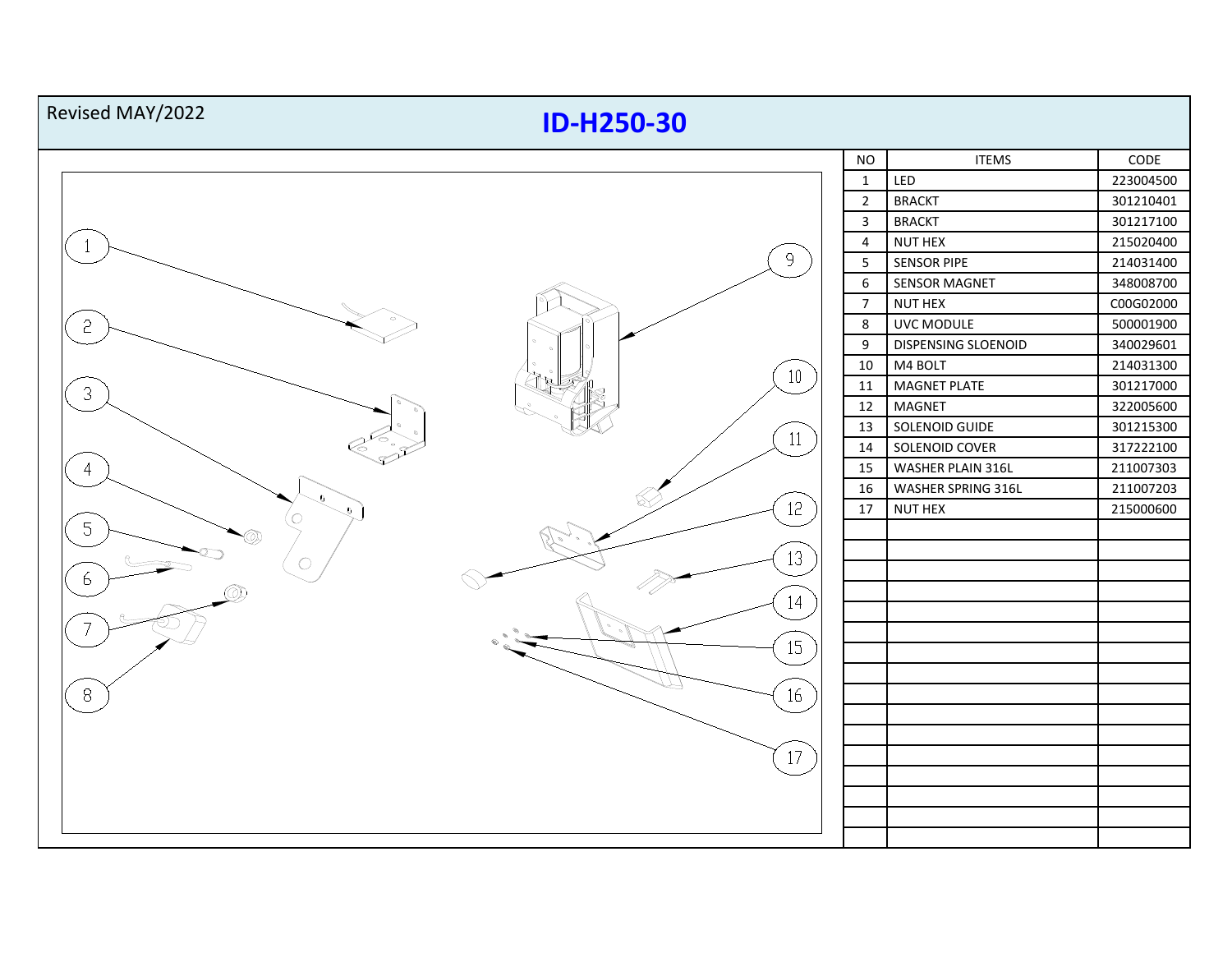